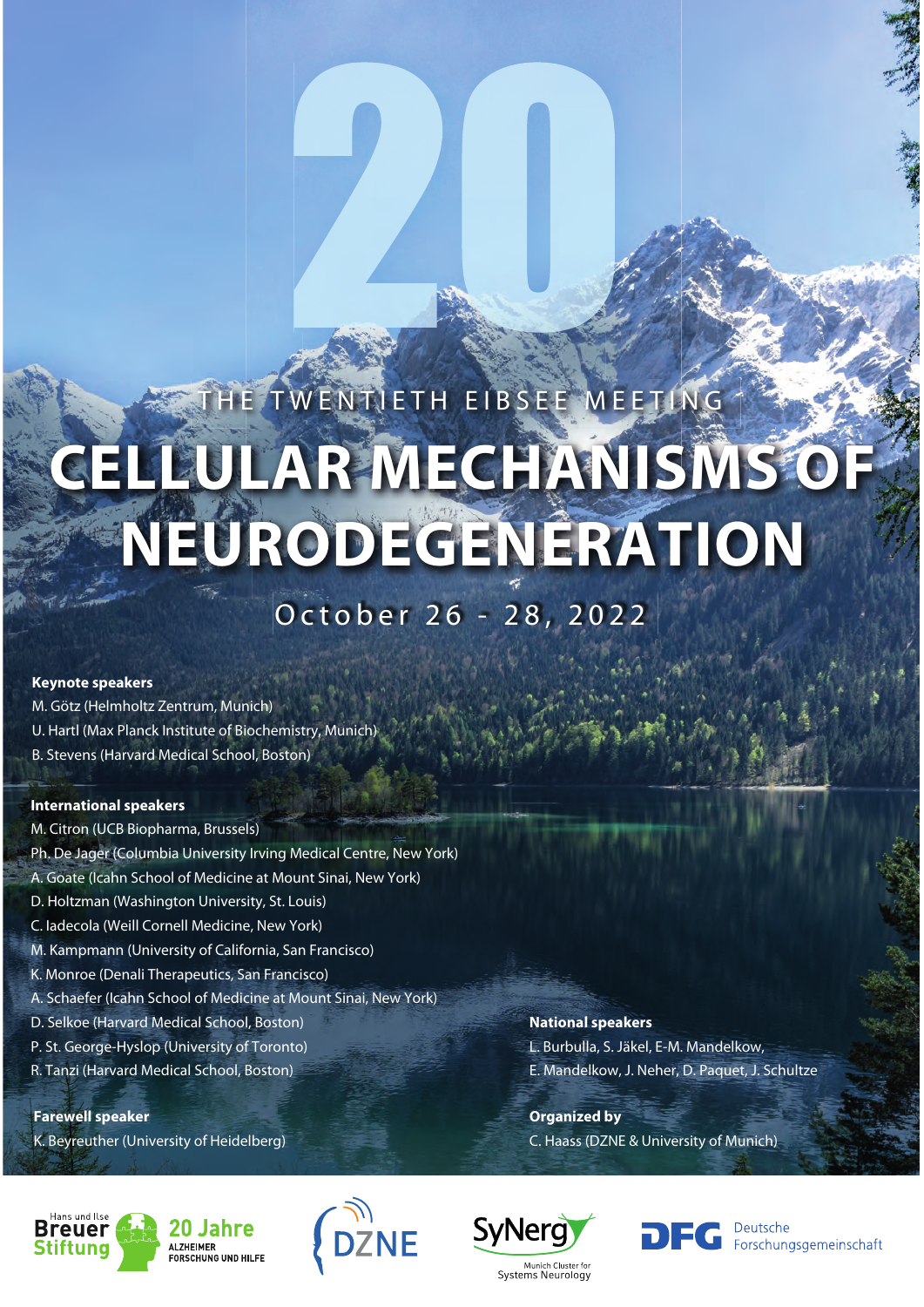The 20th Eibsee Meeting (October 26-28, 2022)

# **CELLULAR MECHANISMS OF NEURODEGENERATION**

organized and funded by the

DZNE, German Center for Neurodegenerative Diseases - Munich

SyNergy - Munich Cluster for Systems Neurology

The Hans und Ilse Breuer Foundation

*\*\*\*\*\*\*\*\*\*\*\*\*\*\**

organizer

Christian Haass DZNE, German Center for Neurodegenerative Diseases - Munich, Ludwig-Maximilians-University Munich and SyNergy - Munich Cluster for Systems Neurology Feodor-Lynen-Str. 17, 81377 Munich Germany

Phone: +49-89-4400-46549 Fax: +49-89-4400-46546 e-mail: christian.haass@mail03.med.uni-muenchen.de http://eibsee.web.med.uni-muenchen.de/index.html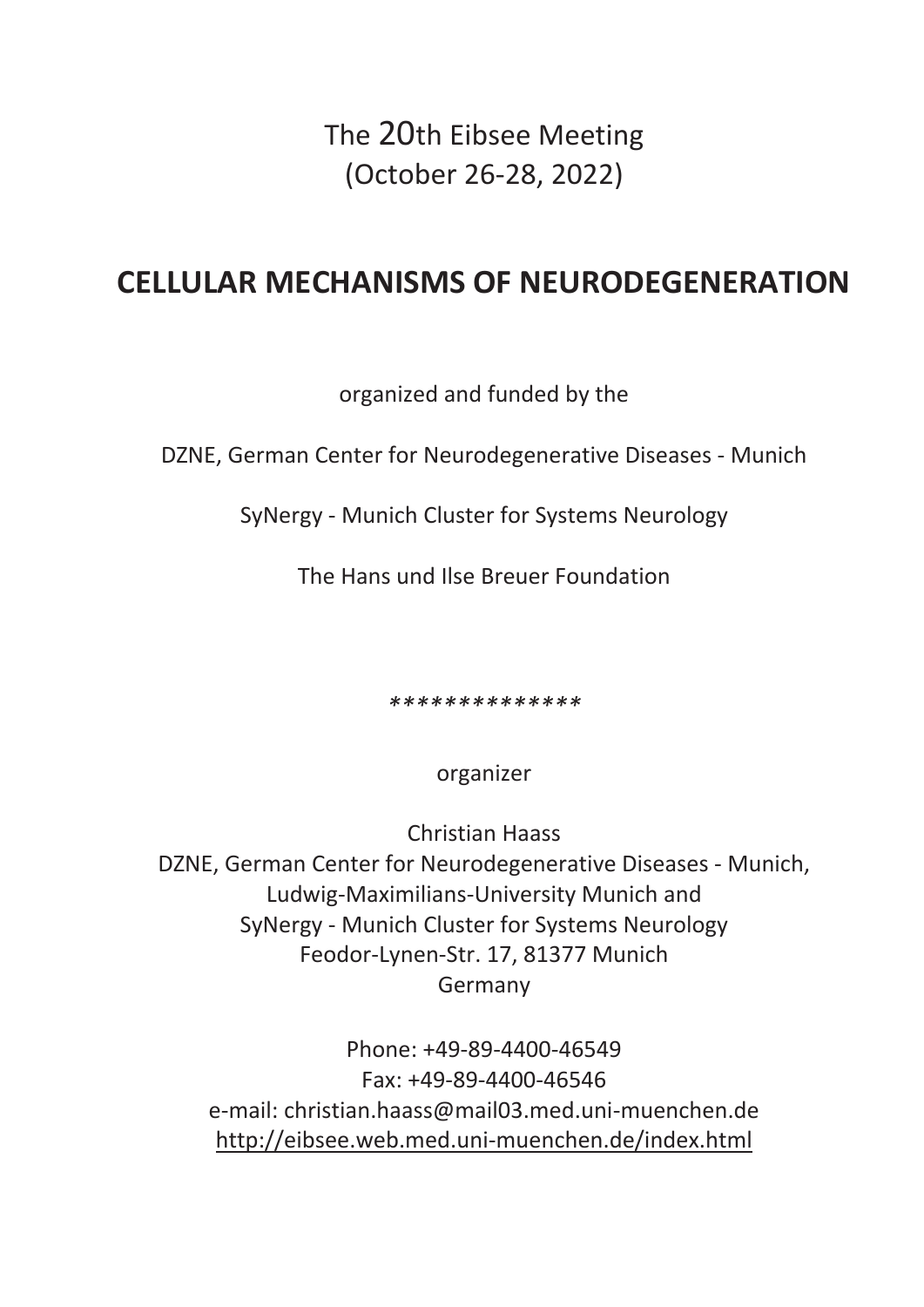# **Location**



# **Important info about Covid-19 rules**

For participants we have to follow strict regulations regarding Covid-19: Proof of a complete corona vaccination (Vaccination pass or digital) is obligatory

# **Travelling**

**by train**: Take the train to Garmisch (via Munich). In Garmisch please take a taxi to the hotel (about 15-20 min drive).

**by plane**: From Munich airport take the S-Bahn to Munich Central station. At the central station take the train to Garmisch (about 1 hr); from here take a taxi to the hotel.

**by car**: From Munich take the highway to Garmisch. In Garmisch follow the signs to Eibsee. The hotel is at the end of the road right at the foot of the Zugspitze.

# **Weather**

Even though it is spring, it might still get cold. For those who like to go on a walk: please bring your hiking boots.

# **Acknowledgements**

We greatly appreciate funding of the Eibsee Meeting by the Hans and Ilse Breuer Foundation, the German Center for Neurodegenerative Diseases (DZNE) and SyNergy - Munich Cluster for Systems Neurology







Munich Cluster for **Systems Neurology** 

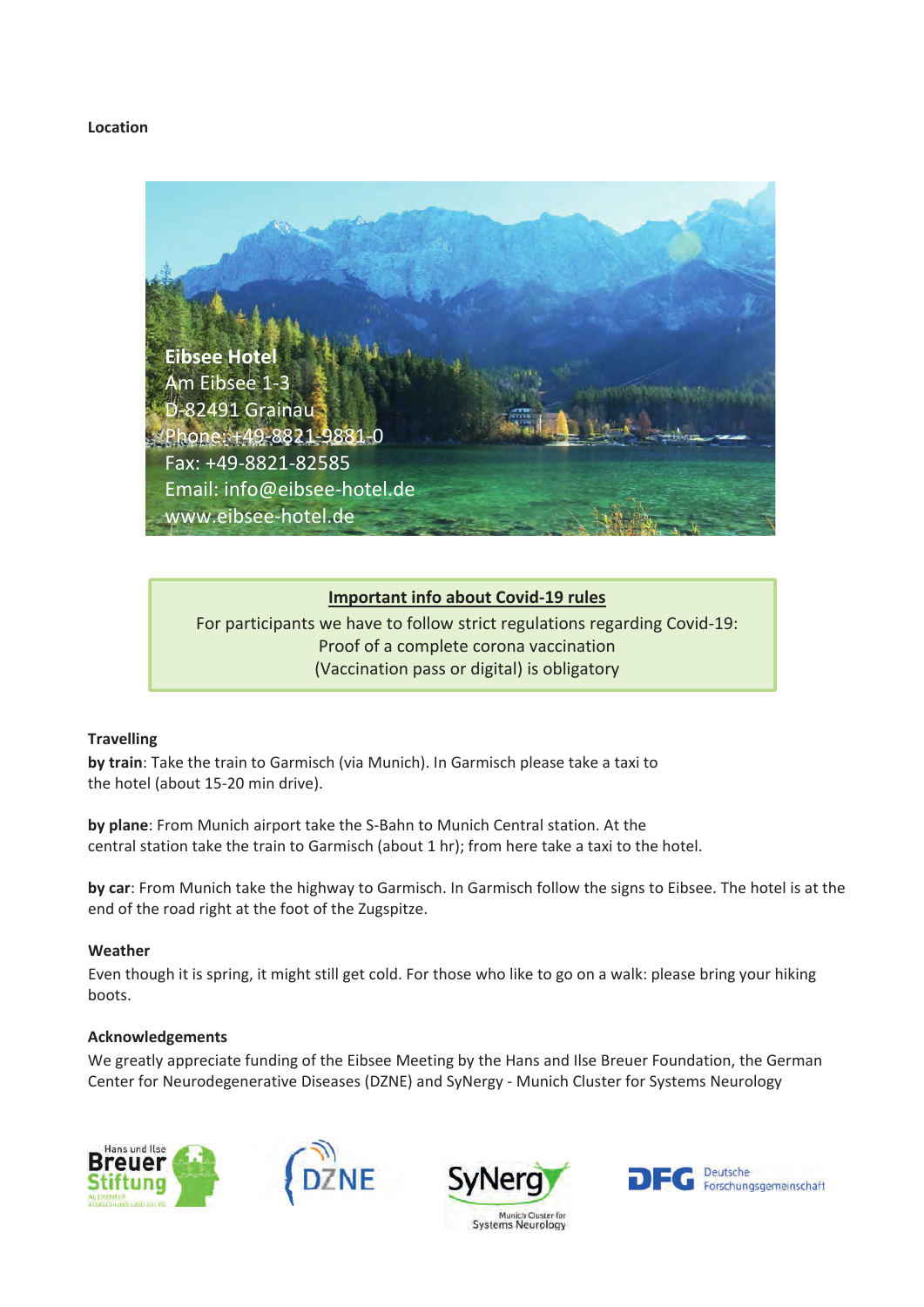# **PROGRAM**

#### **\*\*\*\*\***

# **Wednesday, October 26**

**12:00** The traditional "scientific walk" around the lake (if weather permits; we meet in the lobby)

# **15:00 Welcome: 20 years of Eibsee Meeting**  Christian Haass, DZNE and University of Munich, Germany

# **15:10 – 15:50 Keynote Lecture I**

*Chair: Christian Haass*

 Beth Stevens, Harvard Medical School, Boston, USA To be determined

#### **15:50 – 17:30** Topic I - 20 years of Eibsee Meeting – special guests *Chair: Jörg Schulz*

- 15:50 16:10 Dennis Selkoe, Harvard Medical School, Boston, USA Mechanistic and diagnostic advances in the era of anti-amyloid therapeutics
- 16:10 16:30 Peter St. George-Hyslop, University of Toronto, Canada To be determined
- 16:30 16:50 Martin Citron, UCB Biopharma, Brussels, Belgium From mechanistic hypothesis to drug development in neurodegeneration (preliminary title)
- 16:50 17:10 Rudolph Tanzi, Harvard Medical School, Boston, USA Role of innate immunity in Alzheimer Disease
- 17:10 17:30 Eva-Maria & Eckhard Mandelkow, DZNE Bonn, Germany To be determined (preliminary title)

# *17:30 Reception with "Bavarian Beer & Music" at the terrace of the sea pavilion 19:00 Eibsee 20 anniversary dinner Special guest "The Amyloid Man" Presentation of the Best Paper Award by the Hans & Ilse Breuer Foundation*

# **Thursday, October 27**

#### **9:00 – 9:40 Keynote Lecture II**

*Chair: Sabine Liebscher* 

Magdalena Götz, Helmholtz Zentrum Munich, Germany Mechanisms of neurogenesis and neuronal replacement

#### **9:40**  $- 11:20$  **Topic II** - Non-neuronal contributions in neurodegeneration *Chair: Martin Kerschensteiner*

9:40 – 10:00 Sarah Jäkel, Institute for Stroke and Dementia Research, Munich, Germany Oligendendrocyte heterogeneity and neurodegeneration: is there a link?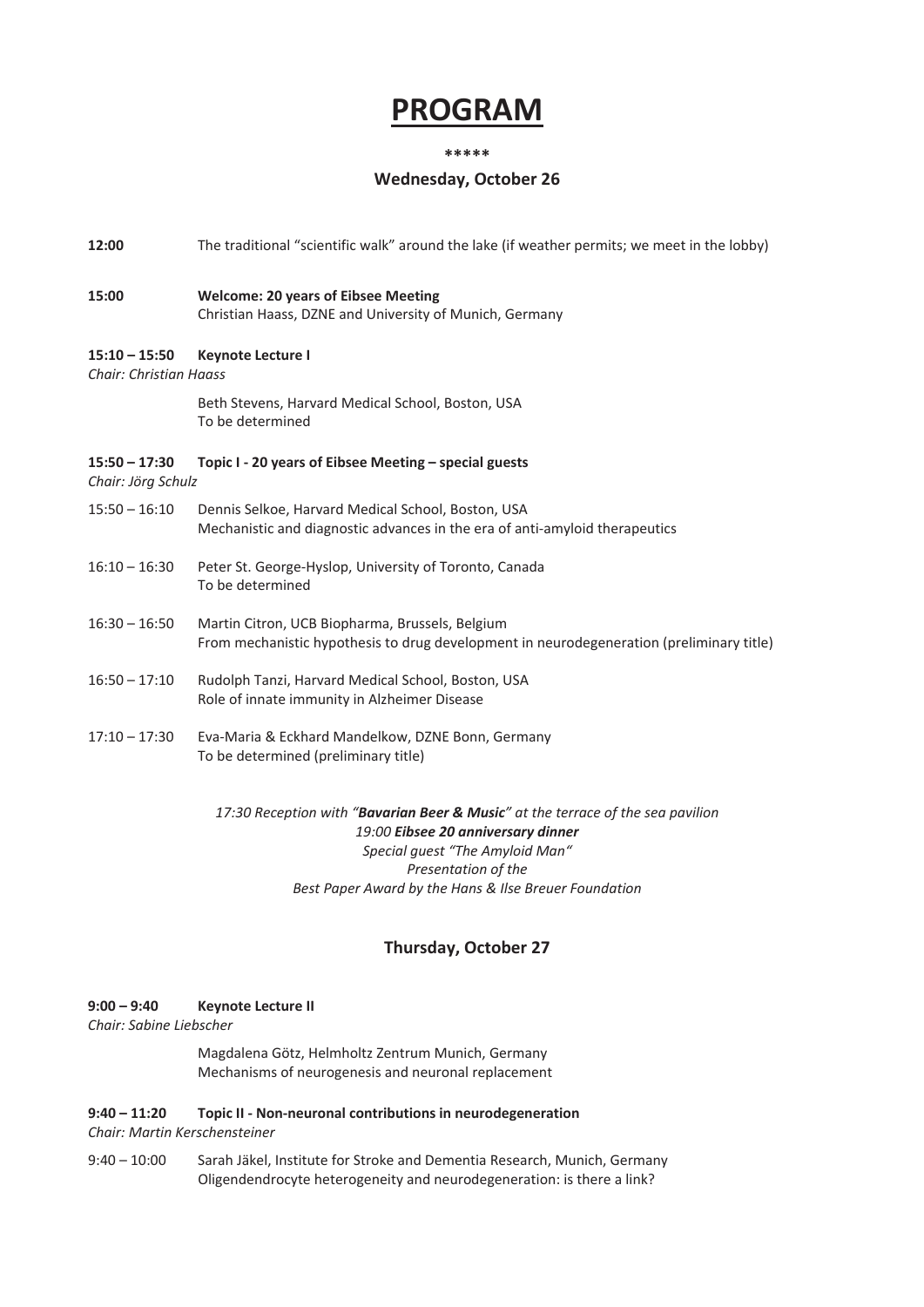# *10:00 – 10:40 Coffee Break*

- 10:40 11:00 Joachim Schultze, DZNE Bonn, Germany Deciphering neurodegeneration, cell by cell (preliminary title)
- 11:00 11:20 Kathryn Monroe, Denali Therapeutics Inc., South San Francisco, USA Human genetics indicate novel therapeutic approaches for modulating microglia activity for Alzheimer's Disease

#### **Presentation of the Hans and Ilse Breuer Foundation**

11:20 – 11:30 Katja Bär, Hans and Ilse Breuer Foundation, Frankfurt am Main, Germany

# **Flash talks I (selected poster presentations)**

*Chair: Christian Haass*

11:30 – 11:40 Five two minutes talks with one slide

### *12:00 – 13:30 Lunch*

#### *13:30 – 15:00 Time for a recreation*

# **15:00 – 17:00 Topic IIͲNonͲneuronal contributions in neurodegeneration (continued)** *Chair: Thomas Misgeld*

- 15:00 15:20 Martin Kampmann, University of California, San Francisco, USA CRISPR-based functional genomics for neurodegenerative disease (preliminary title)
- 15:20 15:40 Costantino Iadecola, Weill Cornell Medicine, New York, USA Neurovascular dysfunction in neurodegeneration: innate immunity takes center stage

# *15:40 – 16:20 Coffee Break*

- 16:20 16:40 Alison Goate, Icahn School of Medicine at Mount Sinai, New York, USA Human Genetics implicate efferocytosis in myeloid cells as a disease risk hub
- 16:40 17:00 Lena Burbulla, University of Munich, Germany The role of dopamine oxidation in the preferential degeneration of midbrain neurons in neurodegenerative diseases (preliminary title)

#### **Presentation of the NOMIS Foundation**

17:00 – 17:10 Markus Reinhard, NOMIS Foundation, Zurich, Switzerland

#### **Flash talks II (selected poster presentations)**

*Chair: Christian Haass*

17:10 – 17:20 Five two minutes talks with one slide

*18:00 Dinner*

*19:30 Poster session (with free drinks)*